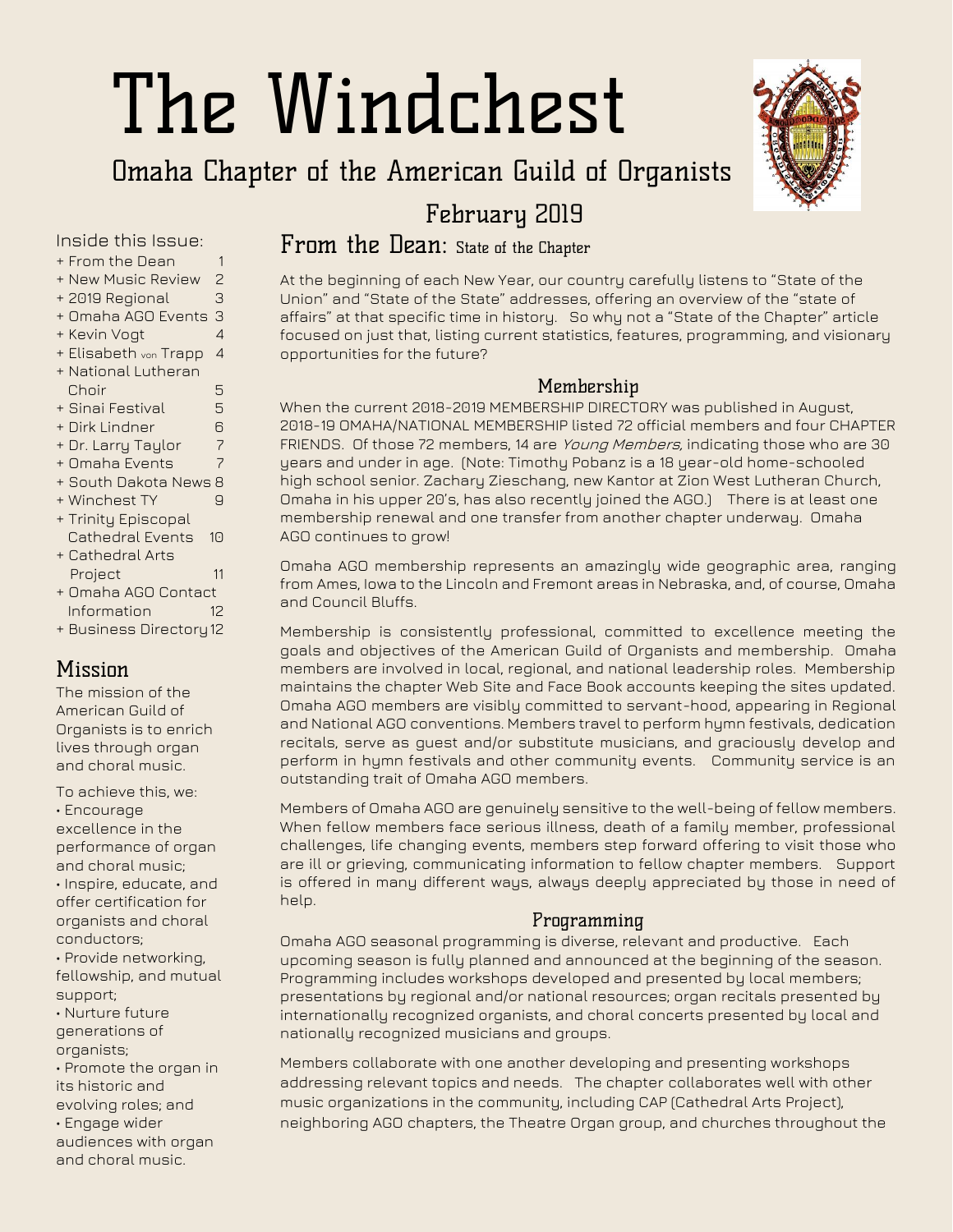## 2019 Regional Convention Information

Please review the 2018 convention information now! The early registration deadline is February 18.

[http://www.agomilwauk](http://www.agomilwaukee.org/) [ee.org/](http://www.agomilwaukee.org/)

## Website and Facebook Cover Photo

The cover photo on the Omaha Chapter website and Facebook page has been changed recently to feature the organ at Trinity Episcopal Cathedral in Omaha. Photos and the stop list of the instrument may be viewed at [www.omahaago.org](http://www.omahaago.org/) or on our Facebook page at "Omaha Chapter of the American Guild of Organists."

Thank you to Dr. Marty Wheeler Burnett for providing information regarding the instrument.

## Omaha AGO Board Meeting

Tuesday, February 12 at 9:30 a.m. at the St. Cecilia Institute for Sacred Music, Liturgy, and the Arts.

area. The chapter collaborates with organizations co-sponsoring national and inter-national events. The chapter meets and surpasses its annual budget through membership dues, gifts, and successful fund-raising events, such as developing and presenting hymn festivals open to the public.

#### Education

Members of Omaha AGO are active as educators, offering organ and vocal instruction for students of all ages and diverse background and needs. Omaha AGO membership includes an organ professor and teachers who collectively have organ students ranging from nine-year olds to students well into adulthood. Students of Omaha AGO members serve as organists in various churches as interim and substitute organists, gaining experience to become full-time organists and choral directors. Students are invited to perform for community wide events, gaining experience and exposure as they grow and mature. Many of the Young Organists listed in membership are students, some of whom earn AGO certification as part of their lesson curriculum. After all, one of the primary objectives of Founding Fathers of the AGO is education! Omaha AGO achieves this goal well.

#### Future

The future of Omaha AGO promises to be one of visionary development and continued growth, considering the dedication, professionalism and commitment of membership.

SOLI DEO GLORIA! *Dr. J. Gordon Christensen, AAGO*

# New Music Review

This is the time of year when we as organists are searching for new, fresh repertoire for Lent and Easter that is well crafted and accessible. Listed are about a dozen resources currently available that may help meet your needs for the upcoming Lent and Easter seasons of the Church Year.

#### AUGSBURG FORTRESS

Augsburg Organ Library: Lent. Augsburg Fortress, 2000. Norma Aamodt-Nelson, Christpher Sidorfsky, Eric Vollen,editors. "LENT" is one volume of a set of eleven volumes, each featuring titles representing specific liturgical or calendar seasons of the year.

The contents of LENT lists 33 hymn tune titles representing 33 20<sup>th</sup> century composers. Hymn tunes listed include: ABERYSTWYTH; AUS TIEFER NOT; ELLACOMBE; GETHSEMANE; HERZLIEBSTER JESU; JESU KREUZ, LEIDEN UND PEIN; MARTYRDOM; RATHBUN; RHOSYMEDRE; SLANE; VALET WILL ICH DIR GEBEN, and others. Composers include Jehan Alain, Ronald Arnatt, David Cherwein, Emma Lou Diemer, Paul Manz, Flor Peeters, R. Vaughan Williams and others. Indexes include composers, common tune and titles. Many settings are challenging, requiring forward planning.

#### Augsburg Organ Library: Easter, Augsburg Fortress, 2000.

EASTER lists 36 titles representing 27 20<sup>th</sup> century composers, including David Schack, Jan Bender, Wilbur Held, Kenneth Leighton, Flor Peeters, John Ferguson and others. Hymn tunes include many significant tunes associated with Easter, including SONNE DER GERECHTIGEIT; VICTORY; ORIENTIS PARTIBUS; CHRIST IST ERSTANDEN, DUKE STREET; EASTER HYMN; LASST UNS ERFREUEN, and others. Many settings are challenging, requiring forward planning.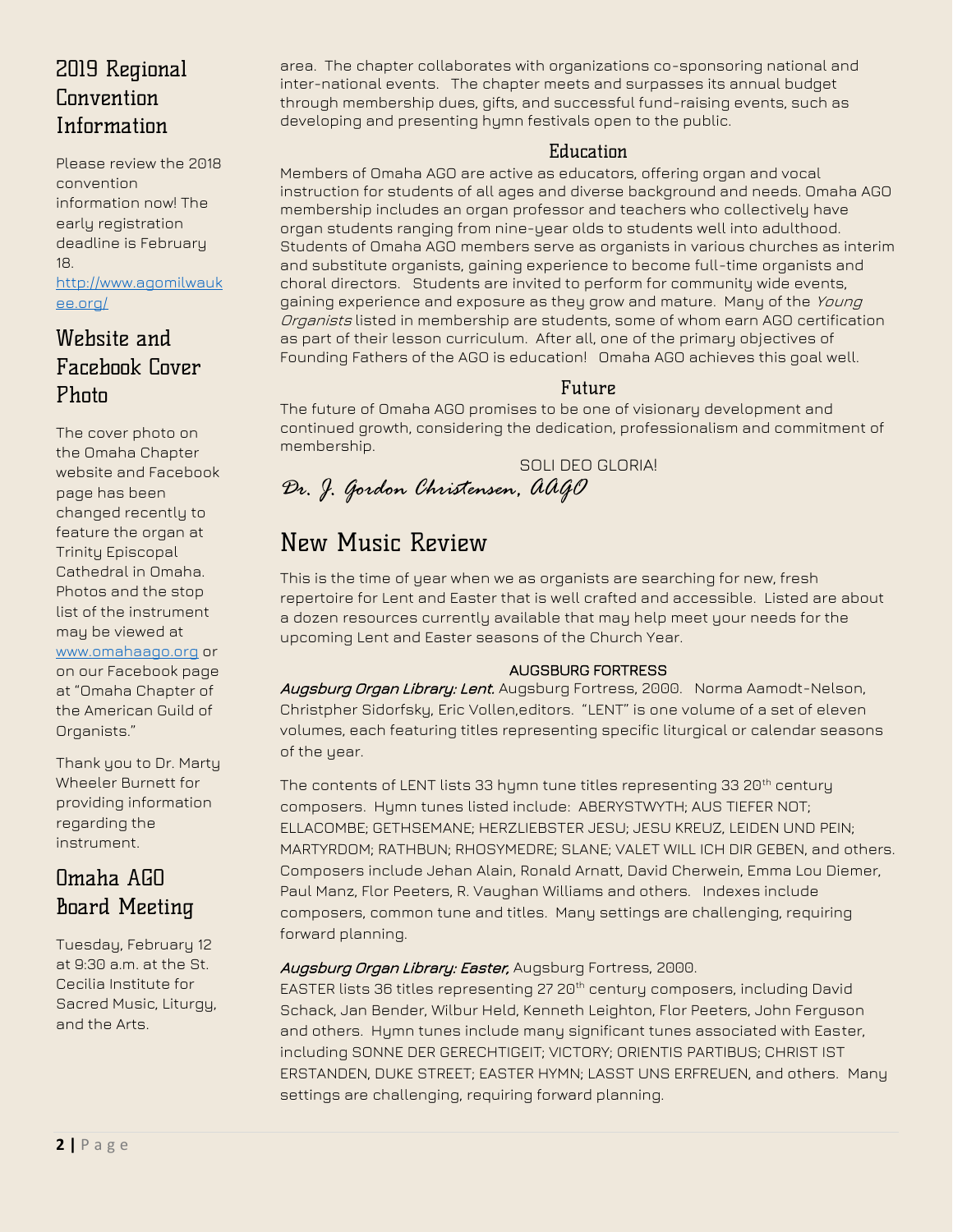## [Pipe Organ](https://www.agohq.org/wp-content/uploads/2018/10/TAO_Dec2018POE_ad.pdf)  **Encounter** [Events for](https://www.agohq.org/wp-content/uploads/2018/10/TAO_Dec2018POE_ad.pdf)  [2019](https://www.agohq.org/wp-content/uploads/2018/10/TAO_Dec2018POE_ad.pdf)

(as appearing in THE AMERICAN ORGANIST Magazine)

#### [Pipe Organ](https://www.agohq.org/education/poe/poe/)  **Encounters** (for ages 13-18)

July 15-20, 2019 Cape Cod, **Massachusetts** [Cape Cod and Islands](http://www.capeandislandsago.org/)  **[Chapter](http://www.capeandislandsago.org/)** 

July 14-19, 2019 Seattle, Washington [Seattle Chapter](http://www.agoseattle.com/)

July 28-August 3, 2019 St. Louis, Missouri [St. Louis Chapter](http://www.agostlouis.org/)

August 1-7, 2019 Helsinki, Finland [Finland Chapter](https://www.agohq.org/chapters/finland/)

#### [Pipe Organ Encounter-](https://www.agohq.org/education/poe/poe-advanced/)[Advanced](https://www.agohq.org/education/poe/poe-advanced/)

(for grades 9-12) June 23-28, 2019 Houston, Texas [Houston Chapter](http://www.ago-houston.org/)

#### [Pipe Organ Encounter-](https://www.agohq.org/education/poe/poe-technical/)**[Technical](https://www.agohq.org/education/poe/poe-technical/)**

(for ages 16-23) July 21-27, 2019 River Forest, Illinois & Oak Park, Illinois [Berghaus Organ](http://www.berghausorgan.com/)  [Builders, Inc.](http://www.berghausorgan.com/) / [Chicago Chapter](http://www.chicagoago.com/)

#### The [Pipe Organ](https://www.agohq.org/education/poe/poe-advanced/)  [Encounter-Plus](https://www.agohq.org/education/poe/poe-advanced/)

(for Adults) is not available in 2019

https://www.agohq.org /education/poe/

#### PARACLETE PRESS

Baldwin, Antony. Above All Praise. Choral Hymn Descants with Organ Accompaniment. Paraclete #PPM01136. \$14.00. Twenty-four hymn titles, including hymn tunes: Dix; Down Ampney; Lasst Uns Erfreuen; Llanfair; Love Unknown; Maccabeus; Sine Nomine; Westminster Abbey; Windchester New; and others. The composed descant features the text of one verse together with a harmonization of the hymn tune suitable for accompanying congregational singing.

Campbell, Bruce. *Variations on St. Columba.* Paraclete Press: PPM01131. \$5.00. Features five presentations of the hymn tune, two in soprano; one each in alto, tenor, bass. Of interest is variation four is features melodic counterpoint between bass and tenor. Highly recommended.

Lau, Robert. Variations on "Wondrous Love" for organ. Paraclete Press: PPM00845. \$11.25. Each of four variations features a sub-title drawn from the text. Rich chordal structure; variation four includes numerous time signature changes.

Lau. Alleluias. Paraclete Press: PPMoo615. \$5.00. An organ solo based on an "Alleluias" chant. Challenging, would work well for as a festive postlude.

Lind, Robert. Organ Works for the Church Year. Manuals only. Paraclete Press: PPMO1149. \$35.00. Features 27 titles, listed by of the Church Year: ADVENT, four titles; CHRISTMAS, four titles; EPIPHANY, four; LENT, two; PALM SUNDAY, two; HOLY WEEK, two; EASTER, two; ASCENSION, one; PENTECOST, one; SPECIAL DAYS, (Christ the King, Marriage, Saints' Days, Trinity Sunday); and GENERAL, two. Accessible. Work well for hymn introduction, prelude and offering music. Highly recommended.

Martinson, Joel. Partita on "Christ is Arisen." Paraclete Press: PPMO9513. \$7.50. Includes chorale statement and four variations. Settings include one for manuals only and a trio. Challenging.

Sumsion, Herbert. Chorale Prelude on "Down Ampney." Paraclete Press PPMOOO32. \$7.50. Rich harmonization in D-Major. Especially appropriate for meditative prelude or communion distribution music. Highly recommended.

Weidner, Raymond. Seven Liturgical Preludes. Paraclete Press: PPM00127. \$12.00. Seven titles, each based on a well-known chant: one each for Advent, Christmas, Communion, Lent, (*Vexilla regis);* Easter (*Te deum)*, Pentecost and Trinity. Varied challenges.

# 2019 Regional Convention

#### **NORTH CENTRAL REGION**



**GREAT MUSIC ON A GREAT LAKE** 

Milwaukee, Wisconsin Hotel: Hyatt Regency Milwaukee June 16-19, 2019 Website: http://www.agomilwaukee.org/ Larry Wheelock (Coordinator) 3112A W. Highland Blvd. Milwaukee, WI 53208 (Cell) 414-617-2535 llwheels@icloud.com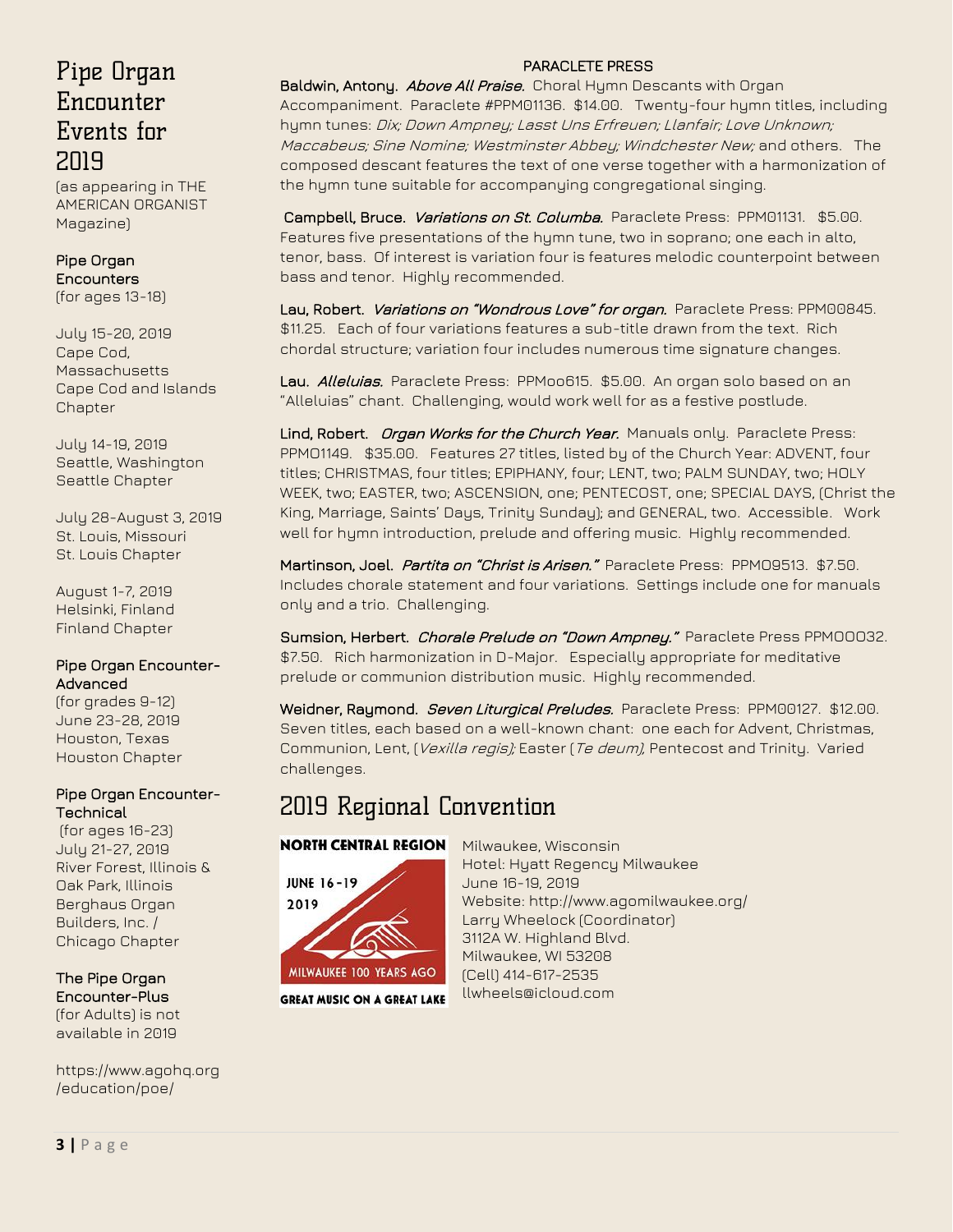# A Song for St. Cecilia's Day, 1687

John Dryden

From harmony, from Heav'nly harmony

This universal frame began.

When Nature underneath a heap

Of jarring atoms lay,

And could not heave her head,

The tuneful voice was heard from high,

Arise ye more than dead.

Then cold, and hot, and moist, and dry,

In order to their stations leap,

And music's pow'r obey.

From harmony, from Heav'nly harmony

This universal frame began:

From harmony to harmony

Through all the compass of the notes it ran,

The diapason closing full in man.

# Dr. Kevin Vogt with the St. Cecilia Cathedral Schola Caeciliana and members of the Cathedral Choir

"It is hard to believe that 15 years have gone by since the completion of the Pasi organ at Saint Cecilia Cathedral! I am thrilled to have the opportunity to return to Omaha and to once again play this beautiful instrument.

I'm going to open the program with the first piece performed in public on the organ, the Bach Prelude in Eb, BWV 552. At Marie Rubis Bauer's request, the Cathedral Choir will then sing two of my compositions composed during my tenure there, "Doxology," commissioned by the National Catholic Youth Choir, and "Lord, Whose Love in Humble Service," commissioned for the dedication of the Bedient organ at St. Vincent de Paul Church in Omaha. I'll continue with one of my favorite pieces, the sublime Sonata No. 1 for Organ by Paul Hindemith. The choir will cleanse the palette with one of my newer pieces, "An Irish Blessing," and then sing my "Magnificat on the Fifth Tone," commissioned for the dedication of the Noack organ at the St. Paul Seminary School of Divinity in Minnesota. I'm humbled that Marie wants to do so much of my music on this program. I've never been much of a selfpromoter, so it helps to have gracious and enthusiastic friends! I'll close with Joseph Jongen's sumptuous Priére and the Camille Saint-Saëns exuberant Prelude and Fugue in E-flat, Op. 99, No. 3.

It's perhaps a little ironic that I'm not planning to play any music for the meantone side of the organ, which I used almost exclusively in my liturgical organ playing there. Perhaps another time! Looking forward to seeing many friends, old and new."

# Trinity Episcopal Cathedral Event

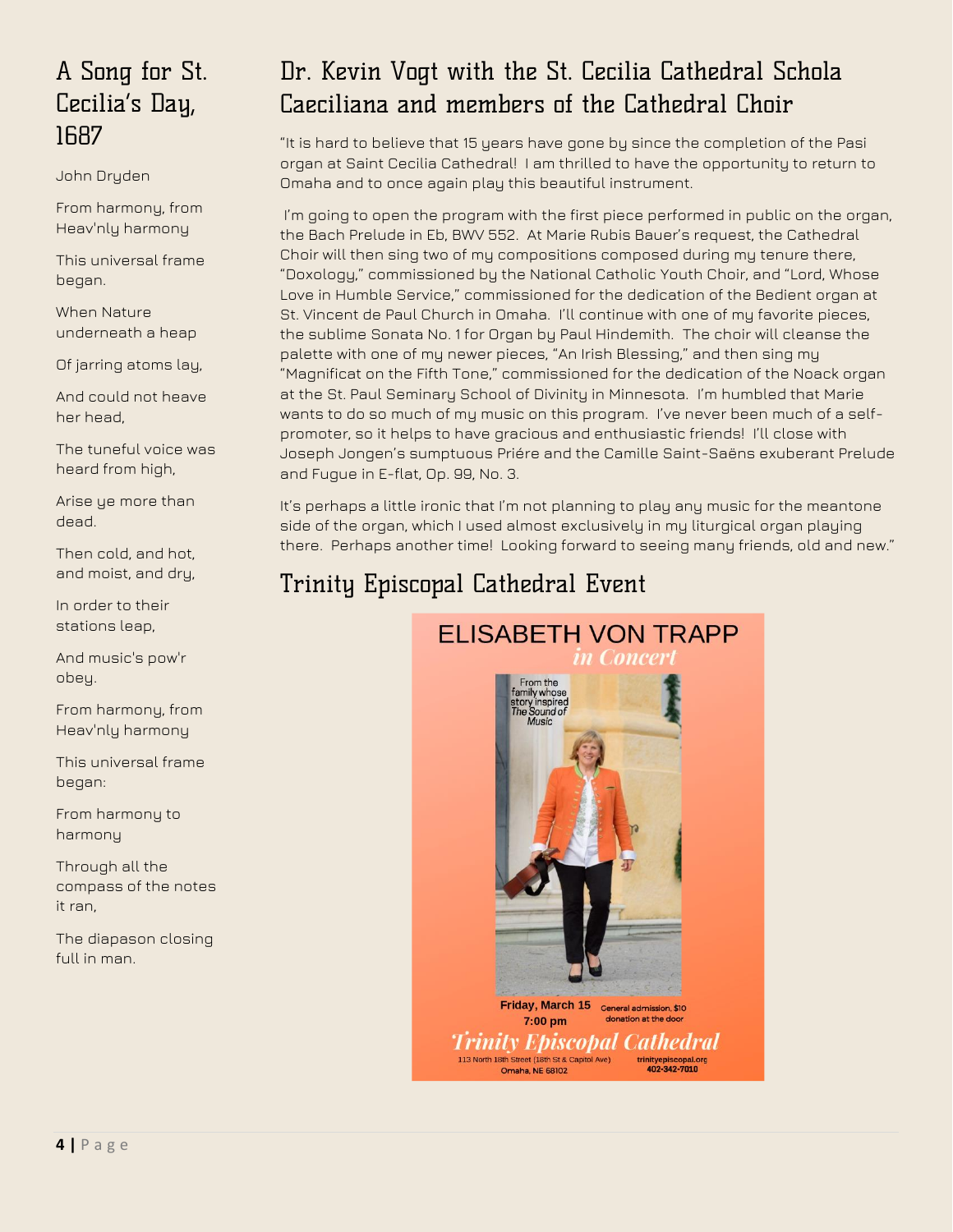## The Holy Spirit **Mass**

The Story of the Holy Spirit Mass, may be viewed at [https://www.youtube.c](https://www.youtube.com/watch?v=0YmEtsJmASQ) [om/watch?v=0YmEtsJ](https://www.youtube.com/watch?v=0YmEtsJmASQ) [mASQ](https://www.youtube.com/watch?v=0YmEtsJmASQ)

Information about the composer, Kim Andre Arneson may be found on his website at [https://www.kimarnese](https://www.kimarnesen.com/) [n.com](https://www.kimarnesen.com/)

You may listen to Movement four of The Holy Spirit Mass at [https://www.kimarnese](https://www.kimarnesen.com/holyspiritmass) [n.com/holyspiritmass](https://www.kimarnesen.com/holyspiritmass)

## David Cherwien

(b. 1957) has served the Lutheran Church as a time musician for over 20 years in the Minneapolis/St. Paul area, Chicago, Seattle, and Berlin, and has also served on the faculty at Gustavus Adolphus and Elmhurst Colleges. He holds degrees in Organ Performance, Theory and Composition, and Choral Music Education, and has studied in Berlin, Germany and Aix-en-Provence, France. Cantor Cherwien's specialty and passion is in congregational song, with an improvisational/creati ve approach in order to encourage meaningful and vibrant participation.

# National Lutheran Choir



National Lutheran Choir Winter Tour Saturday, March 2, 2019 at 8:00 p.m. St. Cecilia Cathedral

Under the direction of nationally known conductor, composer and organist Dr. David Cherwien, the 60-in its mission to strengthen, renew and preserve the heritage of sacred choral music. And it does so through the highest standards of performance and literature.

Founded in 1986 by the late Dr. Larry Fleming, the National Lutheran Choir sings a sacred and spiritual story rooted in the Lutheran choral tradition. From early chant and simple folk anthems to complex choral masterworks and new compositions, the choir brings a rich and diverse repertoire of music to its listeners.

In addition to concertizing, the National Lutheran Choir enjoys frequent broadcasts on public radio and maintains a YouTube channel with selected performances and concert streams. A discography of 31 recordings showcases the ensemble's musicmaking over the years and features hymns, choral classics, contemporary works, spirituals and major new works commissioned by the NLC. Much of this influential new work is featured in "The National Lutheran Choir Series," published by Morningstar Music. The National Lutheran Choir received the 2007 Margaret Hillis Award for Choral Excellence from Chorus America and the 2007 Wittenberg Award from the Luther Institute.

CURRENTLY IN ITS 33RD YEAR OF SINGING A SACRED AND SPIRITUAL STORY, THE NATIONAL LUTHERAN CHOIR FEATURES A ROSTER OF COMMITTED VOLUNTEER SINGERS FROM ALL BACKGROUNDS AND MANY FAITHS.

OUR SINGERS ARE TEACHERS, PASTORS, NURSES, BUSINESS FOLKS, CHURCH MUSICIANS, CATHOLICS, METHODISTS, LUTHERANS—ALL HIGHLY ENGAGED IN SINGING THE SPIRIT WITH PASSION, CONVICTION, AND ARTISTIC EXCELLENCE.

The Omaha Chapter of the American Guild of Organists is a contributing sponsor for this event.

## Sinai Festival Sounds

As part of the Lincoln Organ Showcase Series

Sunday, March 3, 2019 at 3:00pm

Adults \$20, Students free. Tickets may be purchased at the door or through Lincoln Organ Showcase.

After an appointment as Visiting Professor of Music for the Fall of 2014, Dr. Damin Spritzer has been full-time Assistant Professor of Organ at the University of Oklahoma with the American Organ Institute since Fall of 2015. She serves on the Board of Directors for the Leupold Foundation, dedicated to the preservation of pipe organ music and culture, and is active in the Dallas and Southern Plains Chapters of the American Guild of Organists in various roles.

She received her doctorate from the University of North Texas, her Master of Music from the Eastman School of Music, and her Bachelor of Music from the Oberlin Conservatory of Music.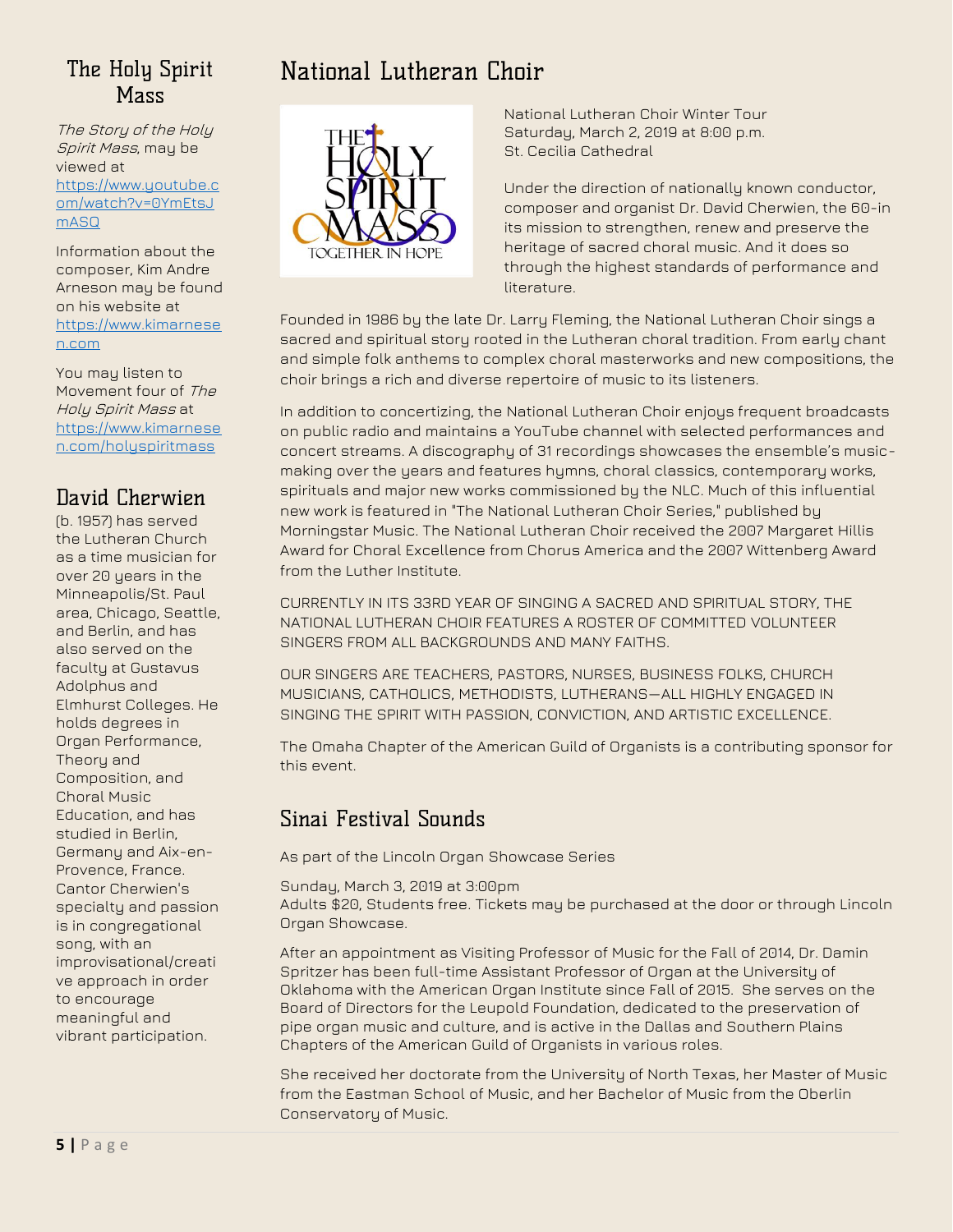# Volume 2 of  $A<sub>fin</sub>$ Monograph Series Released

The American Guild of Organists is pleased to announce the release of Volume 2 in the AGO Monograph series: The Organ on Campus, by Haig Mardirosian.

Rather than a how-to guide, this might be called a why-to guide — an exploration of the motives, instincts, fortunes, and foibles of a community learning and teaching the sometimesmysterious art of playing this complex and impressive instrument. Such an idiosuncratic narrative aims to assess the influence of the instrument on American college campuses, and in turn, on society and culture.

Volume 2 can be downloaded in PDF format on the AGO website at https://www.agohq.org /volume-2-agomonograph-seriesreleased/.

# Sinai Festival Sounds Follow Up

Off the Beaten Path

I like to get off the beaten path, musically-speaking. It's fun to explore literature and find pieces by lesser-known composers. So, when Claire Bushong asked me a year ago to present a program of Swedish piano music on the Sinai Sounds concert series, I told her I would see what I could come up with.

My interest in Swedish music stems from being of part Swedish heritage myself, and having grown up in Stanton, Iowa, a town settled by Swedes, and birthplace of actress Virginia Christine - better known as "Mrs. Olson" of the Folgers Coffee commercials of the 1960's - 1980's.

So where does one begin to explore a niche area of music that one does not have a whole lot of familiarity with? Having done a bit of research in the past for some Swedish organ music, I wasn't completely at a loss at where to begin. I knew there were half a dozen publishers to check out. Unfortunately, only one Swedish publisher had any of their music online with some sample pages to check out. I "eyeballed" those as best I could and ordered half a dozen pieces; only one of which I ended up using on the program. I had 3 books of pieces by composer Wilhelm Peterson-Berger, having purchased a CD of the music first; an excellent method of finding new music, if one has time to find recordings (and the money to purchase them).

My next step was to check out the Petrucci Music Library website https://imslp.org/, an excellent source of public domain music, if you are not familiar with it. You can explore the site by nationality, so I combed through Swedish composers, rejecting pieces that were too long or too short, too easy or too difficult. I was mainly looking for music based on Swedish folksongs, or with dance or folk elements that would sound Swedish to an audience. I didn't see a point in spending 20 minutes or so on a piano sonata, if it were going to be second or third-rate material, with nothing particularly Swedish about it. I ended up printing out about 3 to 4 times the amount of material that I ended up using on the program. Rather than having a hard time coming with enough material, it became a question of which pieces to eliminate.

For those interested in Swedish organ (or piano) music, the Swedish Musical Heritage Society has a website www.swedishmusicalheritage.com/, and is making available corrected editions of public domain music, in order to make this music more accessible and better known - a laudable goal. The site gives works lists of composers; pieces available through the SMHS are indicated by a crown symbol. Music published by Swedish publisher Gehrmans is available through sheetmusicplus.com.

Don't forget about Wikipedia as a source of biographical information, as well as works lists. Minimally, it may give you info on whether a composer wrote any organ or piano music.

Don't be afraid to go off the beaten path, musically. You can find some interesting, enjoyable pieces. Happy hunting!

Dirk Lindner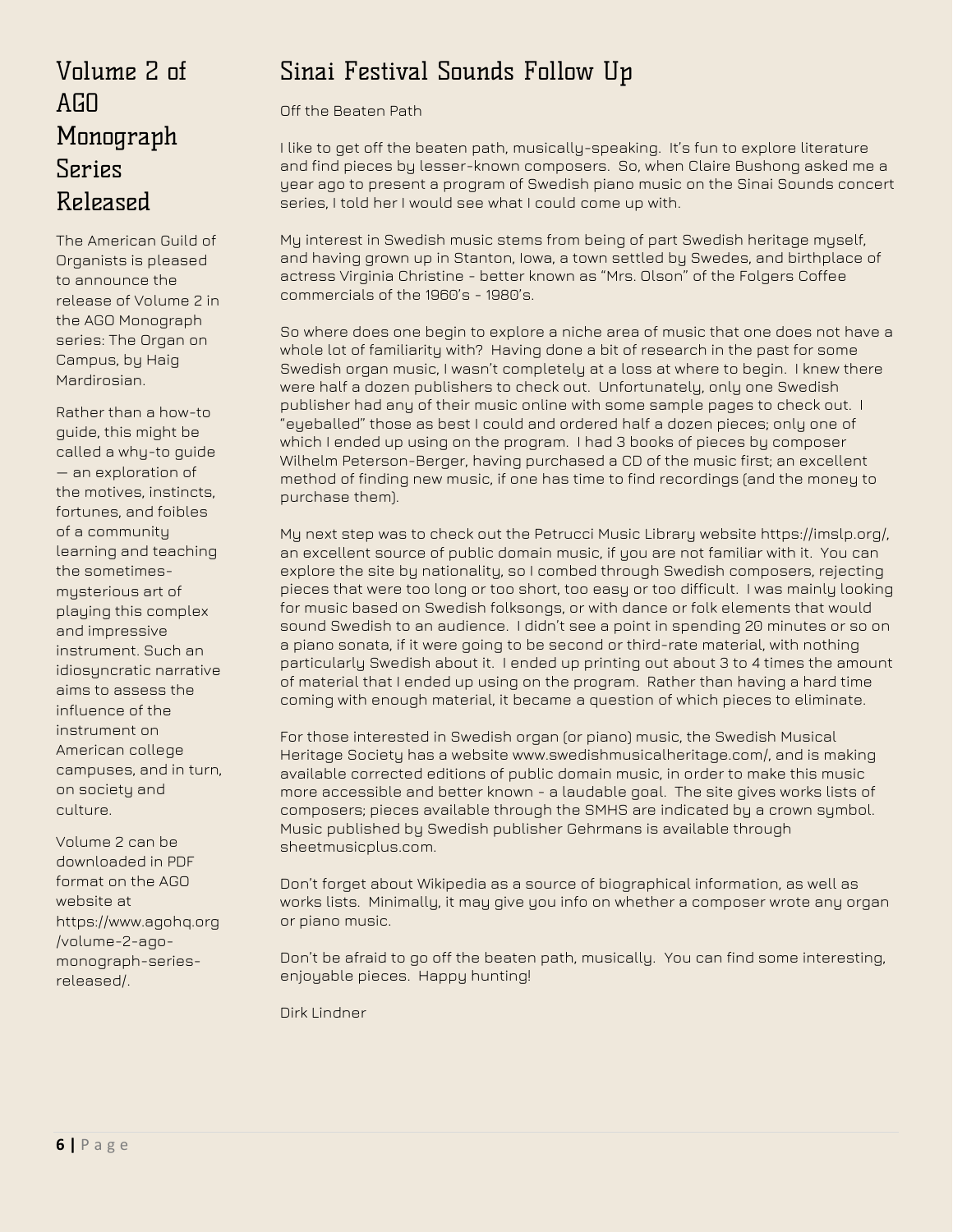

A choral and spiritual retreat in the heartland

A CHORAL AND SPIRITUAL RETREAT IN THE HEARTLAND First-Plymouth Church, Lincoln, Nebraska | July 19-21, 2019

We invite you to come to join us here in the heartland for a weekend choral and spiritual retreat—a gathering intended to offer inspiration for those who love to sing their faith and healing for those who long to refresh their spirit through singing and worship. Tom Trenney will shepherd the retreat choir as our pastoral leader in rehearsal and in Sunday worship. Ariel Merivil will share his spiritual gifts as a true minister of music. Rev. Barbara Crafton's deep and meaningful reflections will comfort and challenge us. Dr. Michael Hawn will open our eyes to a broader vision of our faith experience, opening us to new vistas of joy. We look forward to welcoming you to the sanctuary of our church and to the heart of our ministry where you can truly sing your faith and refresh your spirit.

Retreat fee: \$75.00 (includes two meals and choral music)

http://www.firstplymou th.org/singyourfaith/

# Heartland Philharmonic & Friends

UNO Orchestras, conducted by Dr. Matthew Brooks, present their first concert of 2019: Heartland Philharmonic & Friends featuring organist Dr. Larry Taylor. This concert will be rich with friends of the HPO joining the orchestra to perform side-byside, including student Concerto/Aria Competition winners Tianyu Luo, piano and Alexandria Plumb, soprano, Burke High School and Benson High School Orchestras as part of the Partners in Performance Program, and concluding majestically with Dr. Larry Taylor, visiting guest organist, performing Alexandre Guilmant's Symphony No. 1 for Organ and Orchestra.

This performance will be held at UNO School of Music's newly renovated Concert Hall in the Strauss Performing Arts Center. Tickets can be purchased online in advance with a credit/debit card, or at the door with cash/check. \$5 general admission, \$4 seniors/students/military, Free with MAVcard.

This performance is made possible in part by a Cultural Enrichment Grant from the College of Communications, Fine Arts and Media.

## 2019 Omaha Chapter Events

Please visit our website at omahaago.org for detailed information.

#### Sunday, February 17, 2019 - 3:00 p.m.

Dr. Kevin Vogt with Schola Caeciliana at St. Cecilia Cathedral

Dr. Kevin Vogt with Schola Caeciliana, section leaders of the St. Cecilia Cathedral Choir and founder of the St. Cecilia Cantorum and current director of Liturgy and Organ Church Music at St. Michael the Archangel Parish on Leawood, Kansas. He is also on the Music Faculty at the University of Kansas.

#### Saturday, March 2, 2019 - 8:00 p.m.

National Lutheran Choir, David Cherwein, Director, at St. Cecilia Cathedral

The National Lutheran Choir and Orchestra, under the director of Dr. David Cherwein, will perform the Holy Spirit Mass, a new major composition by Kim Andre Arnesen in honor of the Lutheran-Roman Catholic Dialogue during the commemoration of the 500th anniversary of the Reformation.

#### Saturday, March 9, 2019 - 9:00 a.m.

How to Practice - Dr. Michael Bauer, Professor, University of Kansas at St. John Lutheran Church, 633 Willow, Council Bluffs, IA

This workshop will feature students from the organ studios of Omaha AGO members.

#### May 20, 2019 - 6:00 p.m.

Season Finale Banquet at Dundee Presbyterian Church, 5312 Underwood Avenue, Omaha, NE

Election of Officers and performance by members earning AGO certification in the 2018-2019 season.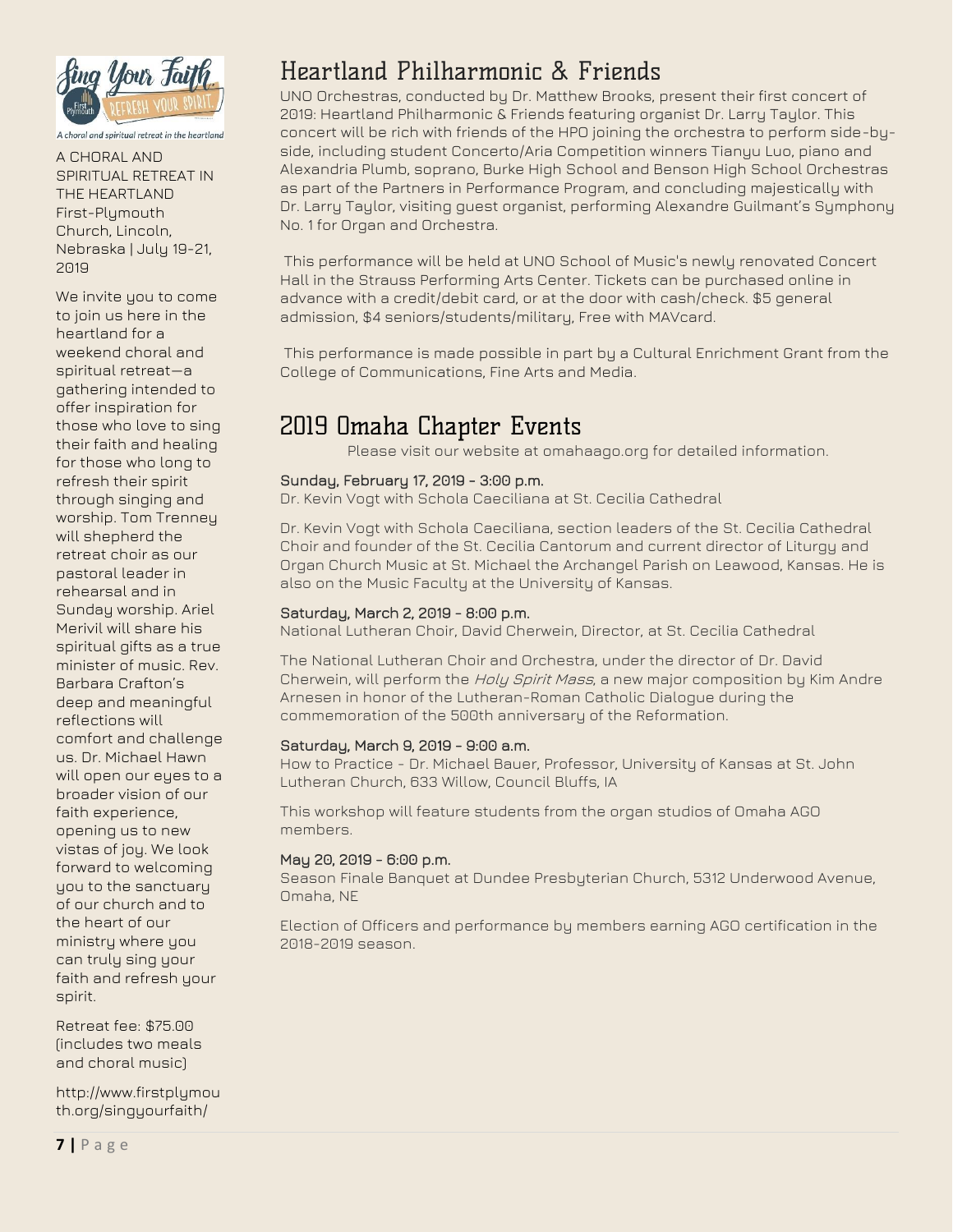# Q & A

Why does the organ need to be at a constant temperature and humidity for tuning?

The organ needs to be tuned at the temperature at which it will be used. The temperature needs to remain constant during the tuning, and heat or airconditioning should be turned on far enough in advance of our arrival for room (and chamber) temperatures to have stabilized.

A difference of more than five degrees from the temperature at which the organ was tuned will cause the organ to sound out of tune, but once the room returns to the temperature at which the organ was tuned, the organ should come back into tune.

Since many churches do not heat and cool to the same temperature, it is for this reason that organs need to be retuned seasonally.

It is not necessary to maintain the space at a constant temperature when the organ is not being used as long as the HVAC system is put into operation to bring the space to worship temperature far enough in advance.

Keith Williams Buzardorgans.com

# South Dakota State University

South Dakota State University and the community of Brookings is celebrating the expansion of their Performing Arts Center, adding nearly 100,000 square feet and creating a home for the SDSU School of Performing Arts as well as new public performing spaces. This expansion includes a proscenium theater and the recital hall.

The recital hall is home to a three manual, 41 stop, 51 rank pipe organ installed by organbuilder David Salmen. This organ was originally built by the Reuter Organ Company in 1962 for Whatley Chapel on the campus of Colorado Women's College in Denver. David Salmen has had a long association with this instrument, maintaining it since the early 1980's and doing mechanical rebuilding and tonal restoration work in 2001 and 2006. The Denver Women's University campus was sold, and through the efforts of David Salmen to preserve the instrument, it was eventually gifted to SDSU.

In May 2016, the organ was removed from its Denver location and transported to SDSU where it was stored in the PAC for nearly two years as the expanded facility was completed. In August of 2018, Salmen began the re-installation of the organ. Work such as additional windchest releathering and cleaning and re‐voicing of the reed stops was completed along with the construction of three new windchests and a console shell. Early in January 2019 the tonal work was completed and the organ ready for public use.

The first public hearing of the organ will be February 9 & 10 with performances by organist Greg Hand, professor of music at the University of Iowa, and The Boston Brass.

February 9, 2019 at 7:30 p.m. and February 10, 2019 at 2:30 p.m.

Tickets are \$20 each and are available through the SDSU music department at 605‐ 688‐5187.

# A Hymn Festival

Sunday, February 24, 2019 at 4:00 p.m. A Hymn Festival Honoring the Life & Ministry of Paul Manz led by David Cherwien, Dr. Paul Westermeyer, and The Augustana Choir First Lutheran Church 327 S. Dakota Avenue—Sioux Falls

2019 marks what would have been the 100th birthday of Lutheran organist Paul

Manz. Dr. Manz served for many years as Cantor/Director of Music and organist at Mount Olive Lutheran Church in Minneapolis and St. Luke's Lutheran Church in Chicago. Throughout his life, Paul Manz was known around the country for his leading of hymn festivals, as he inspired congregations to sing together in creative ways using the organ and improvisation as the primary vehicle for musical expression. Seating is limited. Free tickets are available at www.flcsf.org or by contacting First Lutheran Church at 605‐336‐3734.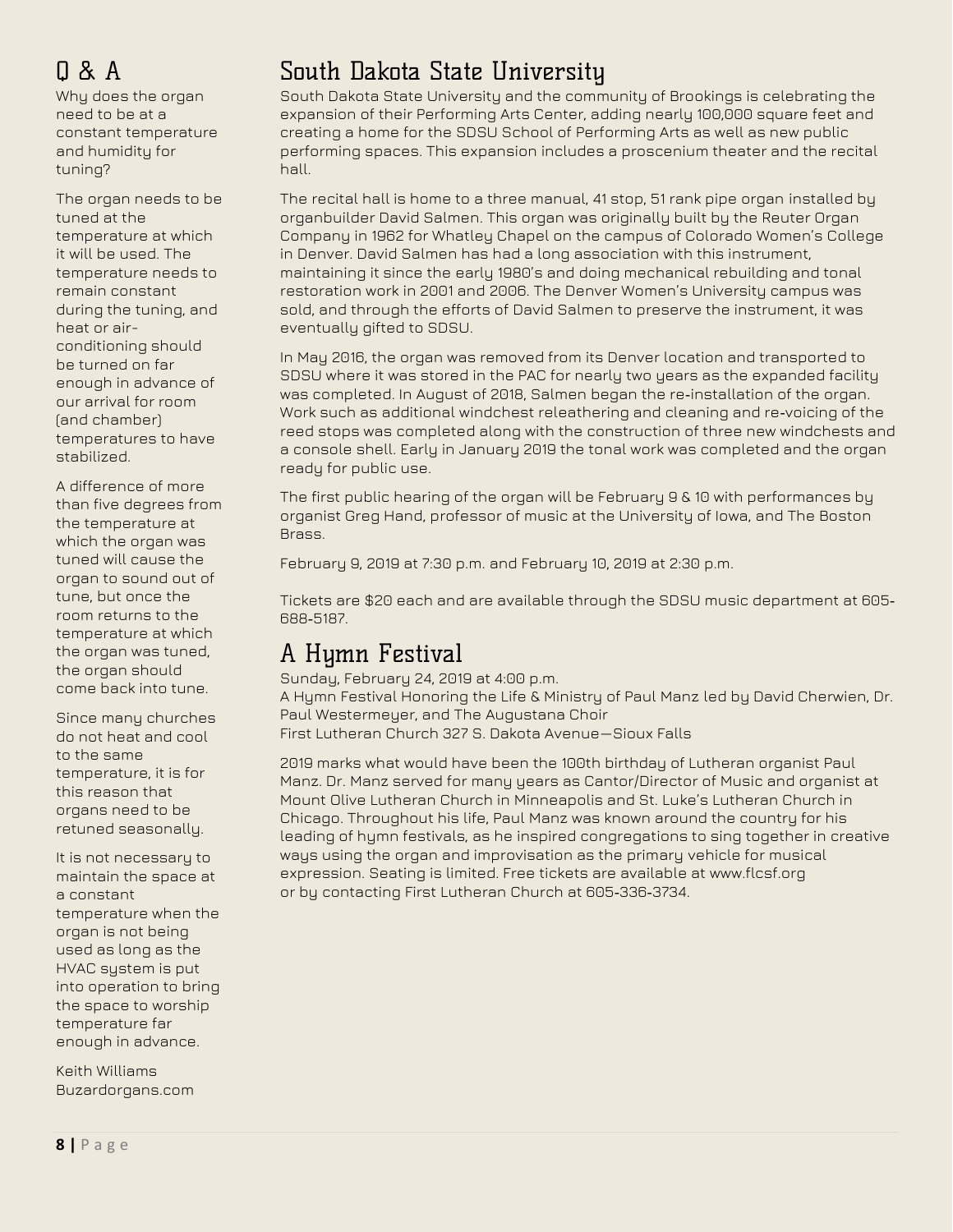# Inspiration

"If you are called upon to play a church service, it is a greater honor than if you were to play a concert on the finest organ in the world… Thank God each time when you are privileged to sit before the organ console and assist in the worship of the Almighty." – Albert **Schweitzer** 

"Organ playing is the manifestation of a will filled with the vision of eternity. "– Charles Marie Widor

"To my eyes and ears the organ will ever be the King of Instruments." – Wolfgang Amadeus Mozart

"Listen, and for organ music thou wilt ever, as of old, hear the Morning Stars sing together." – Thomas **Carlyle** 

"Music is God's gift to man, the only art of Heaven given to earth, the only art of earth we take to Heaven." – J.S. Bach

## The Windchest: A Thank You



Thank you, Rosemary! Recognition and sincere words of appreciation are in order to Rosemary Paul for her many years of editing and publishing the Omaha chapter's monthly newsletter, *The* Windchest. Because of her increased responsibilities as secretary and business manager for St. Paul's Evangelical Lutheran Church in Council Bluffs, Rosemary, with regrets, resigned as editor of The Windchest.

Rosemary's request makes sense when one understands the depth of her responsibilities as secretary and business manager, considering how St. Paul's has developed in the last three

years. First, a full-time Associate Pastor was called and installed more than two years ago. (AGO member Pastor Timothy Frank.) St. Paul's Early Childhood Center, including a Pre-school has grown to a staff of 17 serving and enrollment of 65 children ages six-weeks to "Young Fives." St. Paul's parish-based music conservatory has grown to include 12 studio teachers with an enrollment of 110 students. The conservatory serves as a model for the development of parishbased music conservatories throughout the Lutheran Church- Missouri Synod, currently helping develop conservatories in Omaha, Eastern Iowa, Alabama and Houston, Texas. Moreover, St. Paul's membership continues to grow, requiring carefully accurate record keeping through the secretary's office.

The Omaha AGO chapter extends sincere appreciation for serving the chapter as editor and publisher of *The Windchest* for nearly four years as well as collaborating with member Jean Johnson developing printed program booklets for Omaha AGO sponsored hymn festivals.

Thank you, Rosemary!

Welcome our new editor, long time member Jeffrey Hoffman, to his new role as editor of The Windchest

## The Windchest: Deadlines and Submissions

We welcome the support of the Omaha Chapter members in making The Windchest a publication that will be informative and useful to our members and friends. You can make this goal possible by:

- Submitting an idea for an article
- Submitting s review of newly published music.
- Sharing information regarding upcoming events.
- Submitting information for the next month's publication by the 25<sup>th</sup> of the current month.

Jeff Hoffman, editor omahaago@gmail.com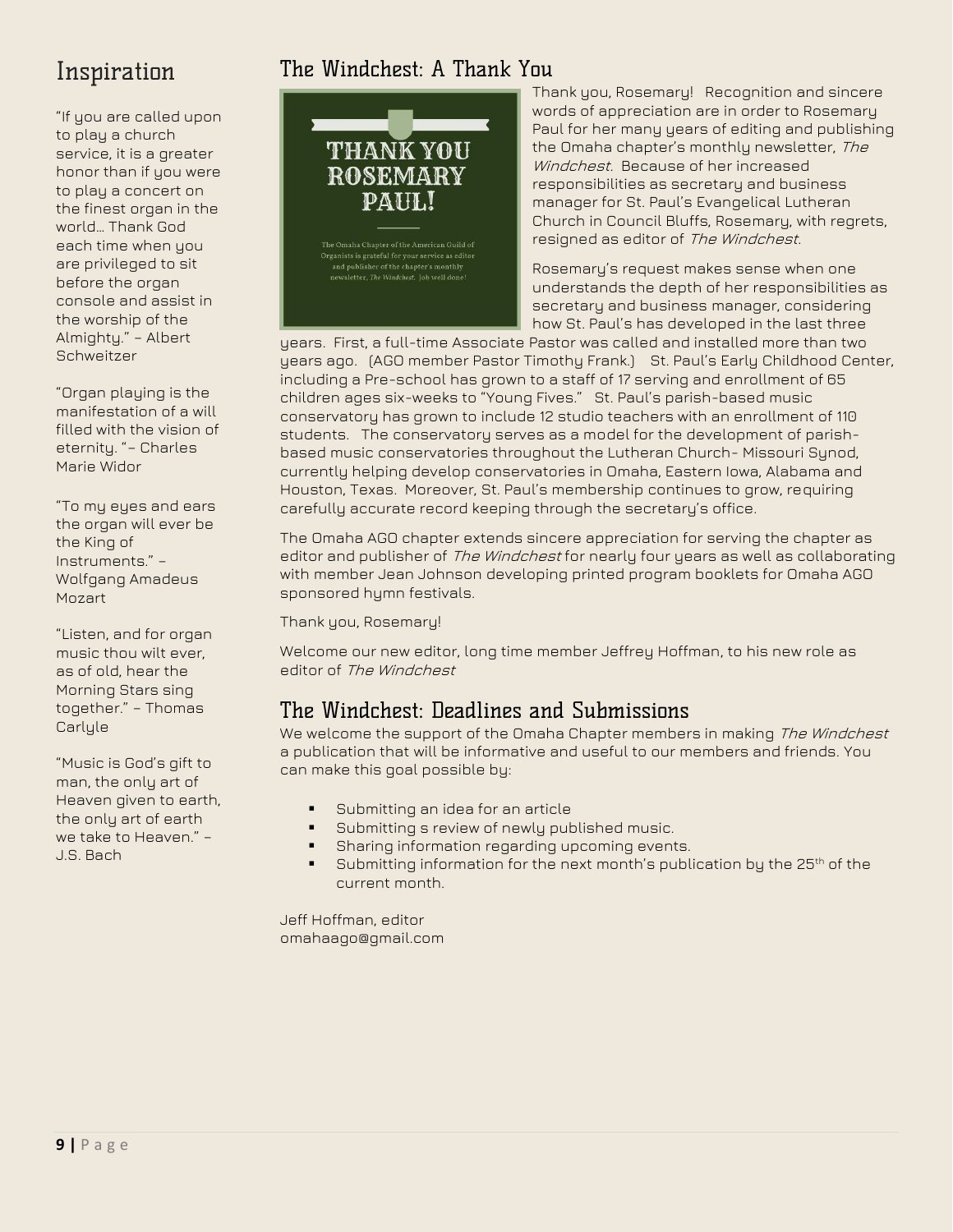# facebook

Please like the Omaha Chapter of the American Guild of Organists Facebook page. Information is posted regularly so that we may update those passionate about the organ frequently. Our page name is: Omaha Chapter of the American Guild of Organists.

## Organ Teachers

The Omaha Chapter of the American Guild of Organists lists members who offer lessons. Please send your contact information to Jeff at omahaago@gmail.com to be listed. You may view the page at omahaago.org/organteachers.

# Trinity Episcopal Cathedral

113 N 18th St. (18th & Capitol) Omaha, NE 68102 (402) 342-7010 trinityepiscopal.org





 $\mathrel{\sf{Commline}}$  at Trinity Cathedral Ancient Worship for the Modern Soul Compline – night prayer – is a contemplative office focused on spiritual peace. Trinity Cathedral's Schola Cantorum will offer music at this candlelit liturgy of prayer and reflection.

Compline is offered at 7:00 pm on January 13 and 27 February 10 and 24 March 24 April 14 and 28



## Lenten Evensong

The Trinity Cathedral Choir combines with the choirs of All Saints and St. Andrew's Episcopal Churches for Evensong on the First Sunday in Lent. Sunday, March 10, 2018 4:00 p.m. at Trinity Cathedral.





## Cantate Choral Academy

Choral music education for children and youth in the Anglican tradition.

New in Spring 2019 – two locations:

- **•** Trinity Cathedral Downtown Omaha ■ St. Augustine of Canterbury Church -
- Elkhorn

http://trinityepiscopal.org/cantate

## Elisabeth von Trapp in Concert

Granddaughter of Maria and Baron von Trapp of The Sound of Music Friday, March 15, 2019 7:00 p.m. Suggested donation: \$10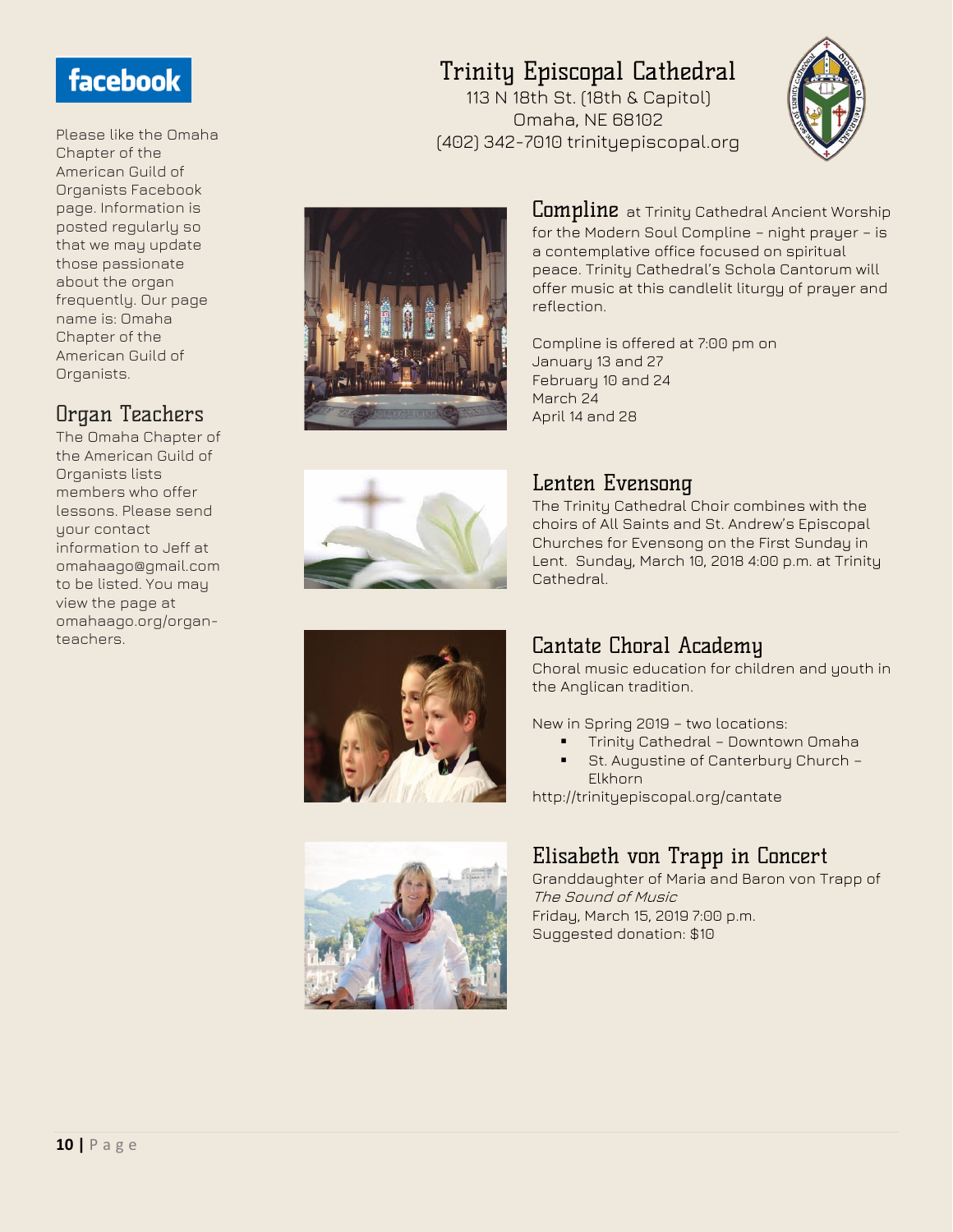# Archives

Wilma Jensen recital and workshop, April 1964



Mrs. Wilma Jensen, head of the Organ Department at Oklahoma City University and organist at First Presbyterian Church in that city, will pre-



 $\begin{array}{c} M \! \! \cdot \! \\ N \! \! \cdot \! \\ \text{in} \\ Chi \end{array}$ 

ants **are the relation** and **a** particular the particular and church and church with the space of the space of the space of the church. Apple also with the church in the church in the church in the church in the church in

Mrs. Wilma Jensen, head of the Organ Department at Oklahoma City University and organist at First Presbyterian Church in that city, will present a recital at 8:00 p.m., April 12 at First Central Congregational Church.

She also will conduct a workshop for organists from 4:30 p.m. – 6:30 p.m. on April 11 at the church.

Mrs. Jensen's appearances in Omaha are being sponsored by the American Guild of Organists.

## Cathedral Arts Project: 2018-19

Concerts in the Cathedral FIFTEENTH ANNIVERSARY OF THE LANDMARK MARTIN PASI, Opus 14 ORGAN

# Welcome Home Organists-Anniversary Series

Sunday January 20, 2019 – 3:00 p.m. – Michael Emmerich, Associate Director of Music, Archdiocese of Omaha and graduate of University of Nebraska, Lincoln, University of Notre Dame and Doctoral Candidate at the University of Kansas.

Sunday February 17, 2019 – 3:00 p.m. – Dr. Kevin Vogt with Schola Caeciliana and members of the Cathedral Choir - Founder of the Saint Cecilia Schola Cantorum and current director of Liturgy and Music at Saint Michael the Archangel Parish and Organ Church Music Faculty at the University of Kansas.

Sunday March 17, 2019 – 3:00 p.m. – Bach Birthday Concert - Dr. Michael Bauer, Professor of Organ and Church Music at the University of Kansas and Organist-Choirmaster at Saint Andrew's Episcopal Church in Omaha.

Sunday May 19, 2019 – 3:00 p.m. – Dr. Douglas O'Neill, former Associate Organist, Saint Cecilia Cathedral, Director of the Organ Academy, Organist and Assistant Director of Music at the Cathedral of the Madeleine and Madeleine Choir School and graduate of the University of Kansas.

Sunday June 16, 2019 – 3:00 p.m. – Dr. Stacie Lightner, former Associate Organist Saint Cecilia Cathedral, Director of the Organ Academy and current Cantor at St. Paul-Reformation Lutheran Church in St. Paul, Minnesota., Minnesota and Graduate of the University of Kansas and McGill University of Montreal, Canada.

## Anniversary Celebration Concert Series

Friday February 22, 2019 – 7:30 p.m. - Ordo Virtutum – Hildegard von Bingen – directed by Dr. Christopher Krampe. A collaboration with the Medieval and Renaissance departments of the University of Nebraska in both Omaha and Lincoln and the College of Saint Mary Fine Arts department, this crowning achievement of the mystic is presented in its fullness with instruments, choir and dance.

Saturday March 2, 2019 – 8:00 p.m. The National Lutheran Choir, Dr. David Cherwien, Conductor sings the newly-commissioned Holy Spirit Mass, Kim André Arnesen for Choir and Strings in a World Premier. Hosted by Kountz Memorial Lutheran Church and the Lutheran Churches of the Nebraska Synod of the Evangelical Lutheran Church in America.

Sunday March 31, 2019 – 3:00 p.m. – Laetare! A Lenten Commemoration - Omaha Chamber Singers - Mr. David Batter, Conductor and former Choirmaster at Saint Cecilia Cathedral, and Current Director of Liturgy and Music at Saint Columbkille Catholic Church in Omaha.